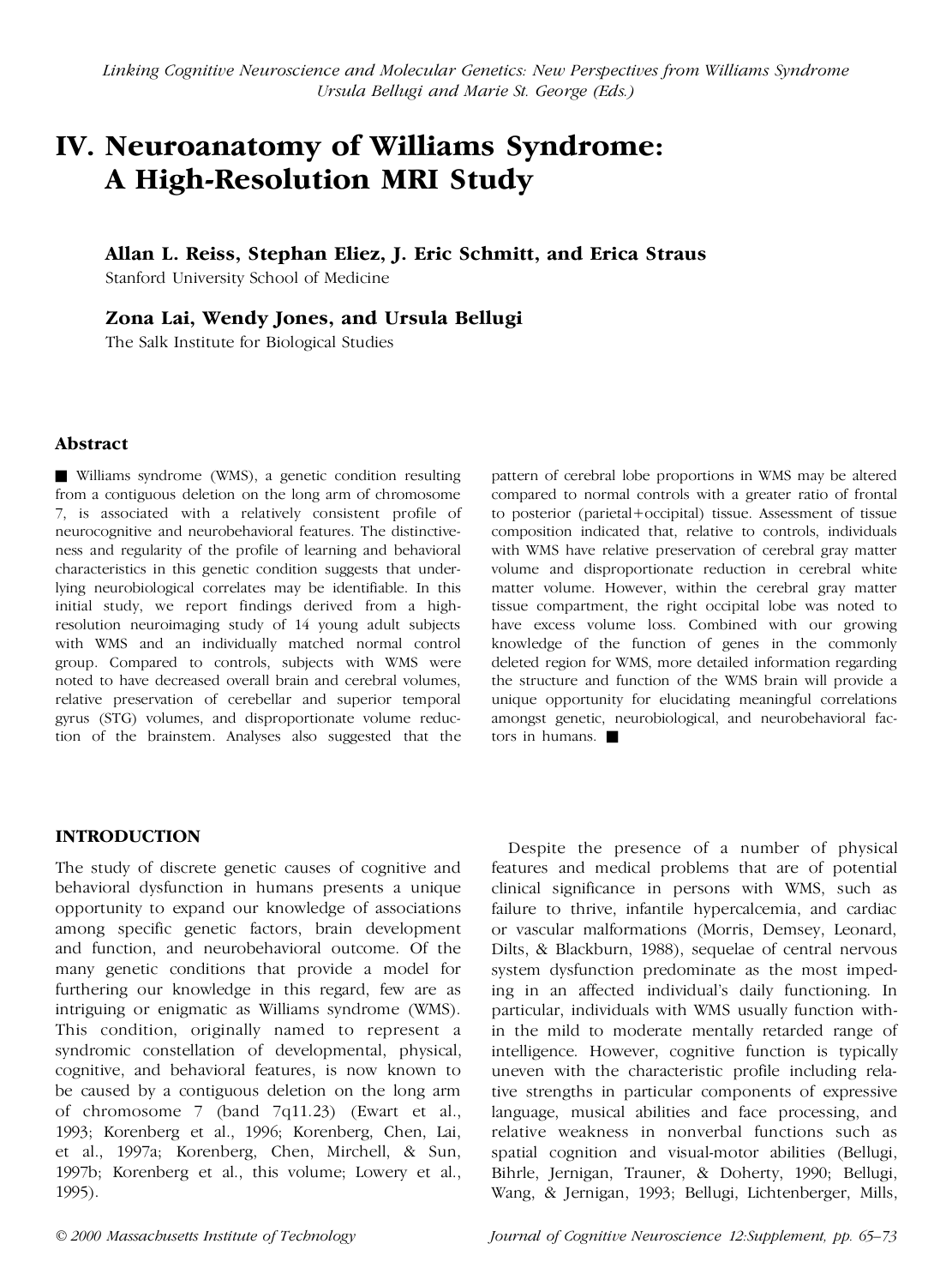Galaburda, & Korenberg, 1999a; Bellugi, Mills, Jernigan, Hickok, & Galaburda, 1999b; Bellugi et al., this volume; Hickok, Bellugi, & Jones, 1995a; Lenhoff, Wang, Greenberg, & Bellugi, 1997).

The presence of a predictable neurobehavioral phenotype, coupled with the availability of increasingly sophisticated technology for assessing brain structure and function, led to preliminary brain imaging studies in individuals with WMS. Although these studies often employed comparison subjects with another specific genetic condition, Down syndrome, as well as normal controls, the current discussion focuses on the latter comparison, as it is most applicable to the data provided in the present study. Initial findings from these preliminary imaging studies suggested that the brains of individuals with WMS were reduced in volume overall compared to normal controls (Jernigan & Bellugi, 1990; Jernigan, Bellugi, Sowell, Doherty, & Hesselink, 1993). However, brain volume reductions in WMS, like cognitive abilities, appeared uneven on a regional basis with relative preservation of temporal-limbic and cerebellar volumes (Jernigan et al., 1993), and superior temporal auditory cortex (Hickok et al., 1995b). A recent preliminary report also suggested that gray matter might be preferentially preserved in WMS (Harris-Collazo, Archibald, Lai, Bellugi, & Jernigan, 1997).

However, previous imaging studies investigating brain structure in WMS have limitations. First, these studies typically employed small group sizes. Second, much of the volumetric-anatomical data on subjects with WMS and controls were established with image acquisitions characterized by relatively low resolution (e.g., 5-mm brain slices with 2.5-mm gaps in-between slices) (Jernigan & Bellugi, 1990; Jernigan et al., 1993) as compared to current imaging techniques that permit 1–2-mm resolution on a routine basis. Third, previous studies emphasized comparisons between WMS and Down syndrome. This made it difficult to determine whether group differences should be attributed to abnormal brain morphology in the WMS group, the Down syndrome group, or both. Accordingly, the need for further studies to investigate brain structure and function in this important genetic condition is great, and promises to reveal information of significance to a broader understanding of gene–brain–behavior associations in humans.

The data presented here represents our laboratory's first 6 months of collaborative work on elucidating the neuroanatomical basis of the cognitive and behavioral features associated with WMS. Data from previous imaging and postmortem studies reporting on small numbers of subjects with WMS, provided a focal point from which initial questions and hypotheses could be generated. Specifically, in this initial imaging study of WMS, we sought preliminary answers to the following questions:

1. Is decreased brain volume a consistent feature of WMS?

2. Is there relative sparing of the frontal lobe and cerebellum, and disproportionate reduction of parietal and occipital regions, during brain development in WMS?

3. Is white matter disproportionately affected and gray matter preferentially preserved during brain development in WMS?

4. Are relative strengths in specific language and music abilities in subjects with WMS reflected in preserved development of the superior temporal gyrus (STG), a region known to be of importance to both of these cognitive domains?

In this study, we report on preliminary information derived from a comparison of 14 young adult subjects with WMS to a normal control group individually matched for gender and age.

## **RESULTS**

## **Overall Brain and Tissue Volumes in WMS**

As shown in the Table 1 and Figure 1, total brain volume was decreased 13%, on average, in subjects with WMS compared to controls  $(F = 14.4, p < .001)$ . However, this reduction in volume did not extend across the brain in a proportional manner. Specifically, while cerebral volume showed a 13% decrease in subjects with WMS (*F*  $= 14.9, p < .001$ , cerebellar volume was decreased to a lesser extent (7%). Moreover, the cerebellar volume difference between the two groups was not significant  $(F = 3.7, p < .10)$ . When a variable reflecting the ratio of cerebellar volume to cerebral volume was created, WMS subjects were noted to have significantly higher ratios compared to controls  $(z = 2.4, p < .02)$  (Figure 2). In contrast to the cerebellar findings, brainstem tissue volumes were significantly reduced (20%) in individuals with WMS compared to controls  $(F = 27.5; p < .0001)$ . This reduction in brainstem tissue volume was proportionally greater  $(F = 8.8, p < .007)$  than that observed for reduction in overall brain tissue volume in the WMS group.

Analysis of cerebral tissue components revealed significant differences in relative gray and white matter tissue composition between the groups. Using total cerebral volume and age as covariates in an analysis of covariance (ANCOVA), subjects with WMS were shown to have relative ''sparing'' of their cerebral gray matter volume compared to controls  $(F = 5.3, p = .03)$ , and disproportionate reduction in cerebral white matter volume  $(F = 4.3, p = .05)$ . CSF volume was reduced in a manner proportional to overall cerebral volume in the WMS group. Using a similar ANCOVA with total cerebellar volume and age as covariates, the pattern of gray matter sparing or disproportionate white matter reduction was not observed in the cerebellum of individuals with WMS. Similarly, neither subcortical gray matter volume nor lateral ventricular volume was observed to be reduced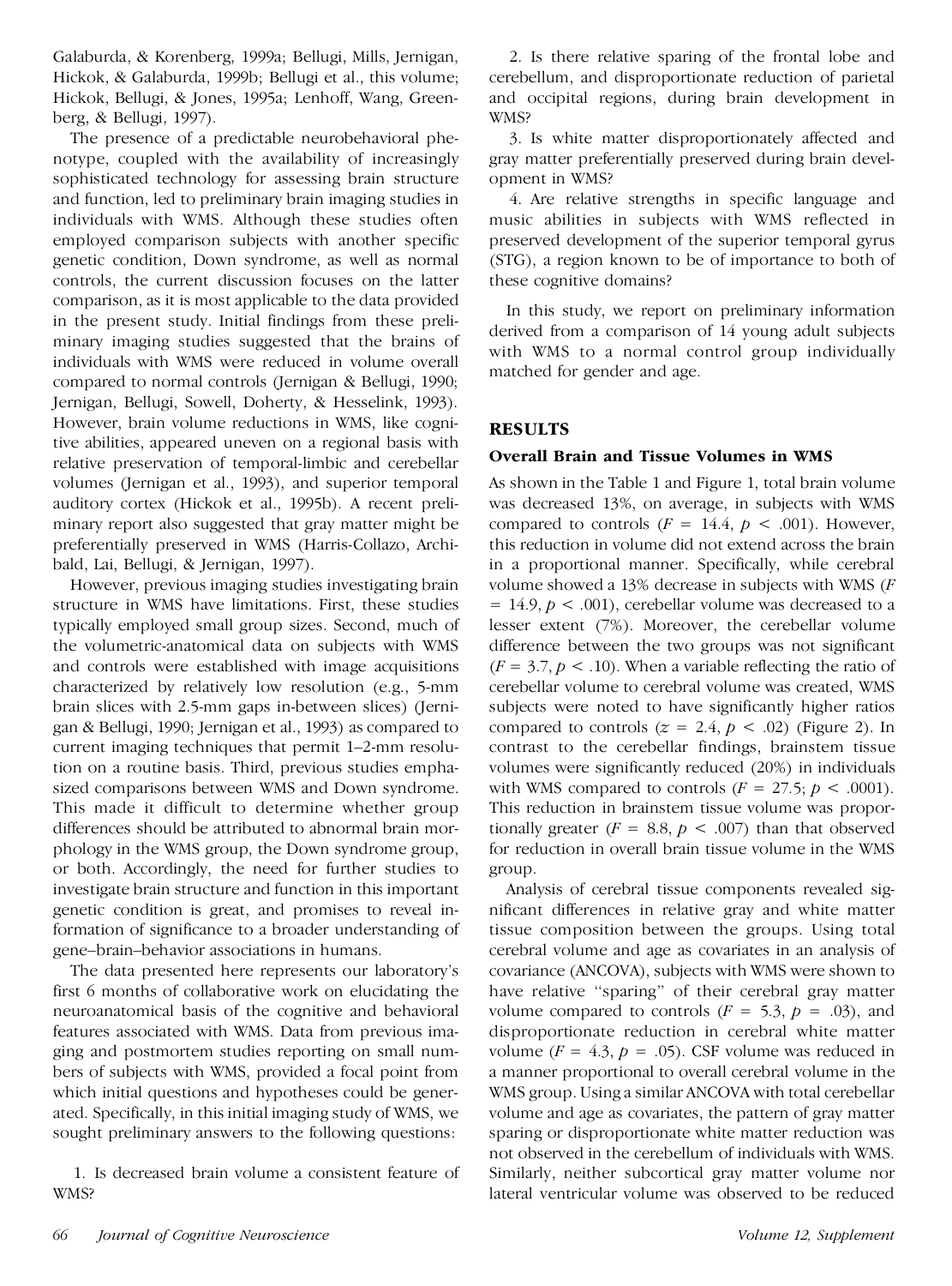|                          | WMS<br>$(n=14)$ |       | Controls<br>$(n=14)$ |       |                    |
|--------------------------|-----------------|-------|----------------------|-------|--------------------|
|                          | Mean            | SD    | Mean                 | SD    | WMS/<br>Control(%) |
| Age                      | 28.7            | 8.9   | 29.0                 | 9.0   |                    |
| Total brain<br>volume    | 1183.7          | 100.1 | 1356.7 138.2         |       | 87.2               |
| Total gray<br>matter     | 629.0           | 54.0  | 677.3                | 90.0  | 92.9               |
| Total white<br>matter    | 410.6           | 57.1  | 520.7                | 68.3  | 78.9               |
| Total CSF                | 144.1           | 36.4  | 158.7                | 21.9  | 90.8               |
| Total cerebral<br>volume | 1025.1          | 90.0  | 1181.3               | 121.5 | 86.8               |
| Cerebrum gray            | 535.6           | 46.7  | 577.0                | 74.3  | 92.8               |
| Sub-cortical<br>gray     | 38.4            | 4.3   | 40.5                 | 4.9   | 94.8               |
| Cerebrum<br>white        | 364.0           | 51.6  | 466.8                | 62.2  | 78.0               |
| Cerebrum<br>CSF          | 125.5           | 31.7  | 137.5                | 19.7  | 91.3               |
| Lateral<br>ventricle CSF | 10.1            | 3.6   | 12.6                 | 4.0   | 80.2               |
| Frontal lobe<br>tissue   | 330.3           | 34.4  | 375.6                | 43.6  | 87.9               |
| Frontal lobe<br>gray     | 193.1           | 19.3  | 205.5                | 27.3  | 94.0               |
| Frontal lobe<br>white    | 137.2           | 20.3  | 170.1                | 23.3  | 80.7               |
| Parietal lobe<br>tissue  | 225.1           | 23.7  | 257.7                | 31.8  | 87.3               |
| Parietal lobe<br>gray    | 127.6           | 12.9  | 133.3                | 18.5  | 95.7               |
| Parietal lobe<br>white   | 97.5            | 14.1  | 124.4                | 19.5  | 78.4               |
| Temporal lobe<br>tissue  | 170.6           | 12.2  | 200.2                | 23.0  | 85.2               |
| Temporal lobe<br>gray    | 116.1           | 8.6   | 125.8                | 15.4  | 92.3               |
| Temporal lobe<br>white   | 54.5            | 7.9   | 74.4                 | 11.6  | 73.3               |
| Occipital lobe<br>tissue | 97.5            | 13.2  | 124.3                | 19.5  | 78.4               |
| Occipital lobe<br>gray   | 60.3            | 8.0   | 72.0                 | 12.7  | 83.8               |
| Occipital lobe<br>white  | 37.2            | 7.3   | 52.3                 | 10.1  | 71.1               |

| <b>Table 1.</b> Global and Regional Brain Volumes in WMS and |  |  |  |  |  |
|--------------------------------------------------------------|--|--|--|--|--|
| Normal Controls                                              |  |  |  |  |  |

|  | <b>Table 1.</b> continued |
|--|---------------------------|
|--|---------------------------|

|                                  | WMS<br>$(n=14)$ |      | Controls<br>$(n=14)$ |      | WMS/          |  |
|----------------------------------|-----------------|------|----------------------|------|---------------|--|
|                                  | Mean            | SD.  | Mean                 | SD   | $Control(\%)$ |  |
| Total cerebellar<br>volume       | 134.2           | 11.6 | 144.5                | 16.6 | 92.9          |  |
| Cerebellum<br>tissue             | 118.6           | 9.7  | 127.5                | 15.0 | 93.0          |  |
| Cerebellar<br>gray               | 84.2            | 8.3  | 88.3                 | 15.4 | 95.4          |  |
| Cerebellar<br>white              | 34.5            | 6.6  | 39.2                 | 7.9  | 88.0          |  |
| Cerebellar CSF 15.6              |                 | 5.2  | 17.0                 | 2.8  | 91.8          |  |
| Total brainstem<br>volume        | 24.5            | 3.1  | 30.8                 | 2.8  | 79.5          |  |
| <b>Brainstem</b><br>tissue       | 21.4            | 2.7  | 26.6                 | 2.6  | 80.5          |  |
| Brainstem CSF                    | 3.1             | 0.7  | 4.2                  | 0.8  | 73.8          |  |
| Superior temporal<br>gyrus (STG) |                 |      |                      |      |               |  |
| <b>STG Tissue</b>                | 31.8            | 2.7  | 33.4                 | 3.0  | 95.2          |  |
| STG Gray                         | 22.6            | 1.7  | 22.0                 | 2.4  | 102.7         |  |
| STG White                        | 9.2             | 1.6  | 11.4                 | 1.6  | 80.7          |  |

The table shows comparative brain volumes in 14 subjects with WMS as compared to a group of age- and gender-matched normal controls. All volumes are in cubic centimeters  $(cm<sup>3</sup>)$ . The last column shows the ratio (provided as a percentage) of the average WMS volume to the average control subject volume. Nonproportional differences between the two groups are illustrated by the 12 percent reduction in frontallobe tissue volume as compared to a nearly 22 percent reduction for occipital-lobe tissue volume in subjects with WMS. Cerebellar volume is reduced only 7 percent in subjects with WMS relative to normal controls.

or increased in a disproportionate manner compared to the respective overall cerebral tissue volume.

## **Brain Asymmetry in WMS**

Repeated measures analysis of variance (ANOVA) revealed a significant group by side difference for occipital-lobe tissue ( $F = 5.0$ ,  $p < .04$  for the group  $\times$  side interaction term). Specifically, as opposed to control subjects who showed relative symmetry in occipitallobe tissue volumes for the right and left sides (62.5 and 61.8 cm 3 , respectively), the WMS group showed leftward predominance for this region (47.3 and 50.2 cm<sup>3</sup>, respectively). This finding appeared to be secondary to a left>right shift in gray matter of the occipital lobe in the WMS group  $(F = 4.6, p < .05)$  as opposed to white matter  $(F = 2.5, p = .13)$ . No other variable assessed suggested group differences in asymmetry including hemispheric and individual lobe gray and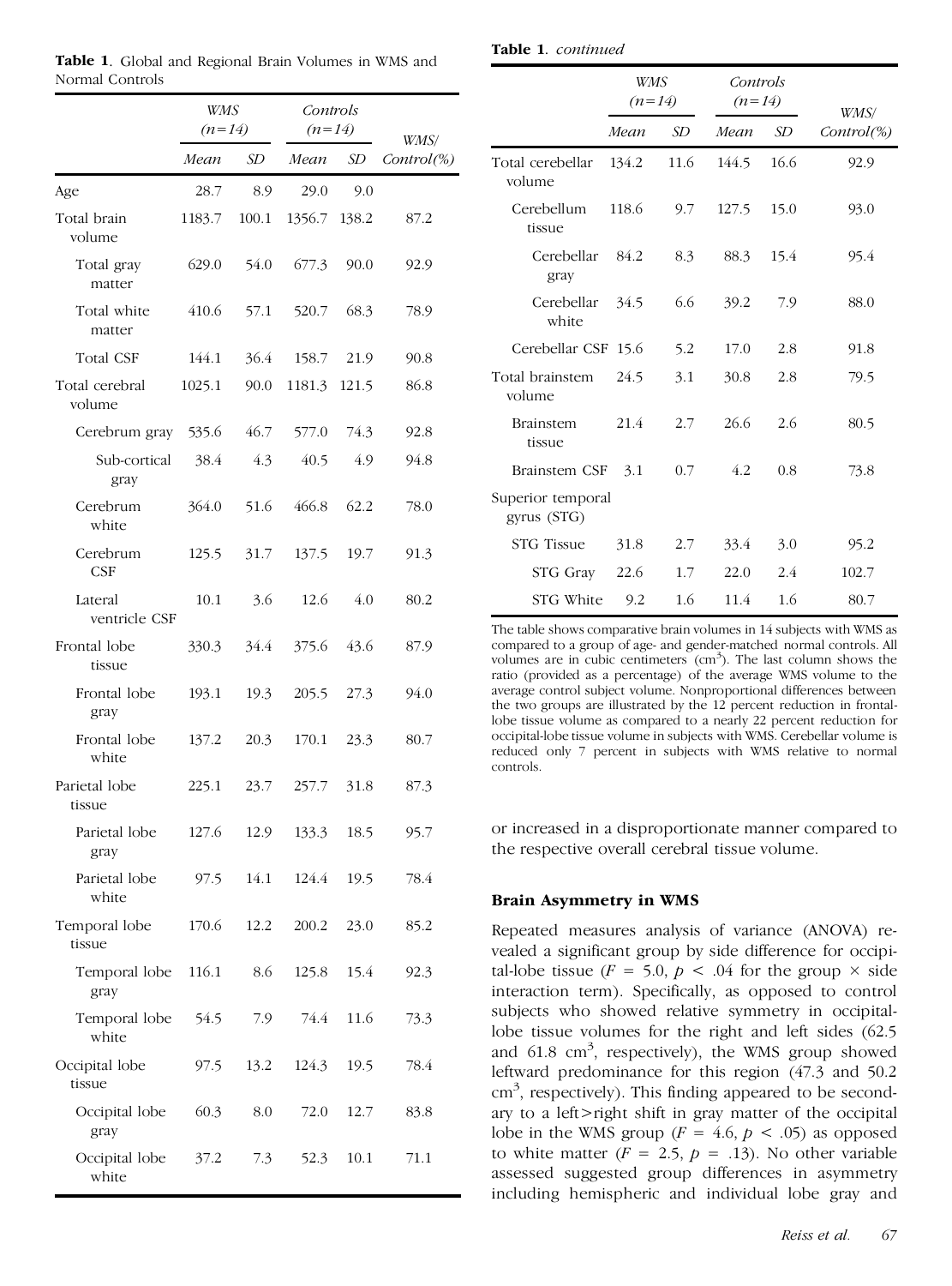

**Figure 1.** Brain Volume in WMS and Normal Controls. Average brain volumes in subjects with WMS were decreased 13 percent compared to controls. All values are in cubic centimeters  $\text{cm}^3$ ).

white matter volumes, subcortical gray volumes, and ventricular volumes. These findings indicate that the brains of individuals with WMS show abnormal patterns of asymmetry in the occipital lobe, primarily due to an abnormal leftward predominance of gray matter.

#### **Cerebral Lobe Proportions in WMS**

Multivariate analysis of covariance (MANCOVA) was initially utilized to determine whether individuals with WMS demonstrate an atypical *pattern* of cerebral morphology. This analysis used group as the main effect (i.e., WMS vs. Controls), total cerebral tissue as a covariate, and the combined right and left tissue volumes of each the four lobes of the brain as the dependent variables (i.e., frontal-lobe tissue, parietal-lobe tissue, temporal-lobe tissue, and occipital-lobe tissue). The *F* value for the main effect of group was not significant (Wilks' lambda  $F = 0.92$ ,  $p < 0.50$ ) indicating that individuals with WMS did not possess a unique pattern of cerebral tissue morphology in comparison to the control group. However, to further explore this issue, a variable was constructed that consisted of the ratio of frontal-lobe tissue volume to the combined tissue volumes of the parietal and occipital lobes. Nonparametric analysis using this variable indicated that the WMS group showed larger ratios compared to controls  $(z = 2.2, z)$ *p* < .03) suggesting that cerebral lobe brain proportions may be aberrant in WMS.

Given the disproportionate effect of WMS on gray and white matter volumes, MANCOVAs were also utilized to investigate patterns of tissue-specific brain development. For example, analysis of gray matter morphology used

total cerebral gray matter and age as covariates, and the combined right and left gray matter volumes of each the four lobes of the brain as dependent variables. The white matter analysis was identical with the exception of using white matter volumes as the covariate and dependent variables. A statistical trend was observed for the gray matter lobe MANCOVA (Wilks' lambda  $F = 2.27$ ,  $p < .10$ ), thus suggesting that the pattern of gray matter cerebral morphology in WMS was distinct from that observed in controls; the MAN-COVA for cerebral white matter was not significant (Wilks' lambda *F* = 0.73, *p* < 0.60).

Further exploratory analyses were conducted for possible group differences in gray matter lobe volumes because of the statistical trend observed in the gray matter MANCOVA and because differences in patterns of asymmetry for occipital-lobe gray matter were previously noted between subjects with WMS and controls. Specifically, these analyses included (1) evaluation of individual ANCOVA components comprising the gray matter lobe MANCOVA described in the preceding paragraph, and (2) assessment of individual right- and left-occipital-lobe gray matter volumes using total cerebral gray matter and age as covariates. These analyses indicated that parietal-lobe gray matter volume tended to be disproportionately increased in subjects with WMS  $(F = 5.6, p < .03)$  while occipital-lobe gray matter volume was disproportionately reduced  $(F = 4.9,$ *p* < .04) compared to controls. Analysis of separate right and left occipital gray matter volumes indicated that disproportionate volume loss in this region was



**Figure 2.** Ratio of Cerebellum to Cerebrum Volumes in WMS and Normal Controls. The greater ratio observed in subjects with WMS compared to control subjects represents a relative preservation of cerebellar volume in comparison to cerebral volume.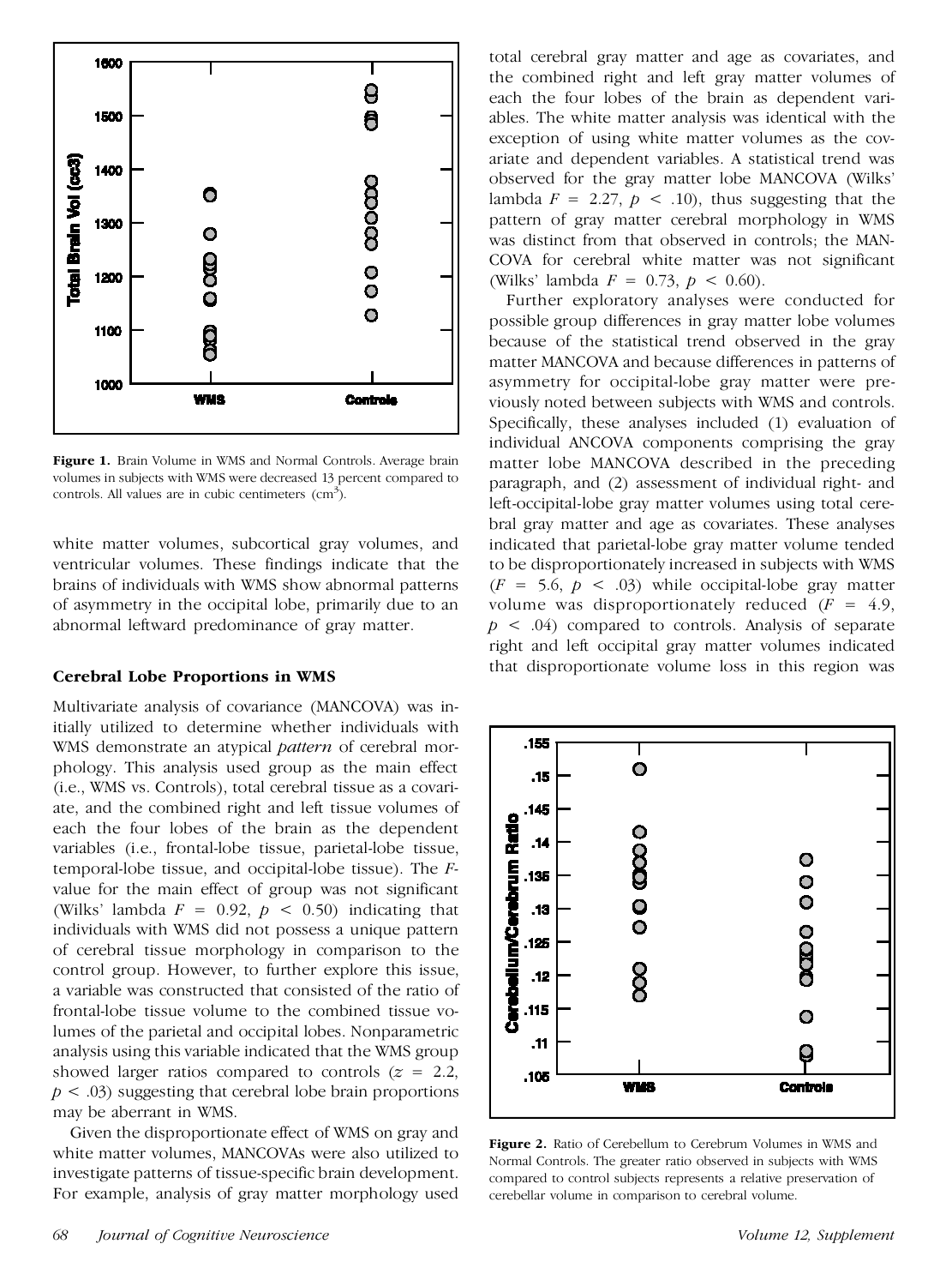

**Figure 3.** Ratio of Superior Temporal Gyrus to Cerebrum Gray Matter Volumes in WMS and Normal Controls. The greater ratio observed in subjects with WMS compared to control subjects represents a relative preservation of gray matter volume of the superior temporal gyrus in comparison to overall cerebral gray matter volume.

predominately on the right side  $(F = 10.4, p < .004)$  as opposed to the left  $(F = 1.8, p < .20)$ .

## **Superior Temporal Gyrus**

ANCOVA was used to assess the relative volume of the STG, and its gray and white matter components. These analyses used group as the main effect, age and total cerebral tissue, gray or white matter volume respectively, as covariates, and STG tissue volumes (total tissue, gray matter, and white matter, respectively) as dependent variables. The analyses revealed that, after statistically adjusting for overall cerebral gray matter volume, gray matter STG volumes in subjects with WMS were proportionally *larger* compared to controls  $(F = 4.7, p = .05)$ . In fact, the unadjusted mean gray matter volume  $(\pm SD)$  for the WMS group (22.6  $\pm 1.7$  $\text{cm}^3$ ) was slightly larger than that observed for the normal control group (22.0  $\pm$  2.4 cm<sup>3</sup>). This betweengroup difference is reflected in Figure 3, that shows the STG gray/cerebral gray ratios in the two groups.

#### **Age-Associated Effects**

ANOVA was utilized to investigate potential group differences in brain morphology associated with age. In these analyses, a group by age interaction term was the primary effect of interest. Dependent variables of interest included cerebral and cerebellar total tissue, gray, white, and CSF volumes, and lateral ventricular CSF and subcortical gray matter volumes. The interaction

term was significant only for ventricular CSF volume  $(F = 12.8, p = .002)$ . Specifically, analysis of agerelated changes by group showed that the trajectory of CSF volume in WMS was increasing with age  $(r = 0.68)$ , *p* < .008) compared to a nonsignificant trend for ventricular CSF volume to decrease with age in the control group  $(r = -0.51, p < .10)$ . A statistical trend also was observed for total cerebral CSF volume  $(F = 4.1, p = .06)$ . Individual group-age-by-volume analysis showed a pattern similar to that observed for ventricular CSF volume. The WMS group demonstrated increasing cerebral CSF volume with age  $(r = 0.61,$  $p \leq 0.02$ , while the control group showed no apparent correlation between these variables ( $r = .05$ ,  $p = 0.85$ ).

#### **DISCUSSION**

It is clear that precise characterization of anomalous brain development in WMS will eventually require longitudinal comparison of large numbers of young individuals with this condition to persons with both nonspecific as well as other specific causes of developmental disability, in addition to typically developing age-, and developmental-age matched controls. Nevertheless, the findings presented here provide preliminary direction for future studies.

In this study, subjects with WMS were found to have smaller brain volumes than controls, with relative preservation of cerebellar volume (see Figure 4). An additional finding was the occurrence of disproportionate reduction in brainstem tissue volume in subjects with WMS. The results pertaining to cerebral and cerebellar volumes replicate findings from a previous study that assessed brain morphology in nine subjects with WMS (one subject overlapping with the present study), compared to six subjects with Down syndrome and 21 normal controls (Jernigan et al., 1993).

The presence of unusual patterns of brain morphology in the posterior fossa of individuals with WMS is of potential significance to recent reports describing genes present in the commonly deleted region on chromosome 7q. In particular, FZD3, a human homologue of the *Drosophila* gene ''frizzled,'' is thought to be involved in early development of the mammalian central nervous system, particularly the midbrain, pons and cerebellum (Wang et al., 1997). This apparent convergence of findings from imaging and molecular genetic studies of WMS suggests that future research should focus on the association of FZD3 and this brain region as a potential contributor to the neurobehavioral phenotype occurring in individuals with WMS.

Qualitative postmortem examination of gross neuroanatomy from persons with WMS has suggested that a pattern of frontal sparing and disproportionate posterior (parietal-occipital) reductions in cerebral volume may characterize the condition (see Figure 4) (Bellugi et al., 1999b; Galaburda & Bellugi, this volume; Gala-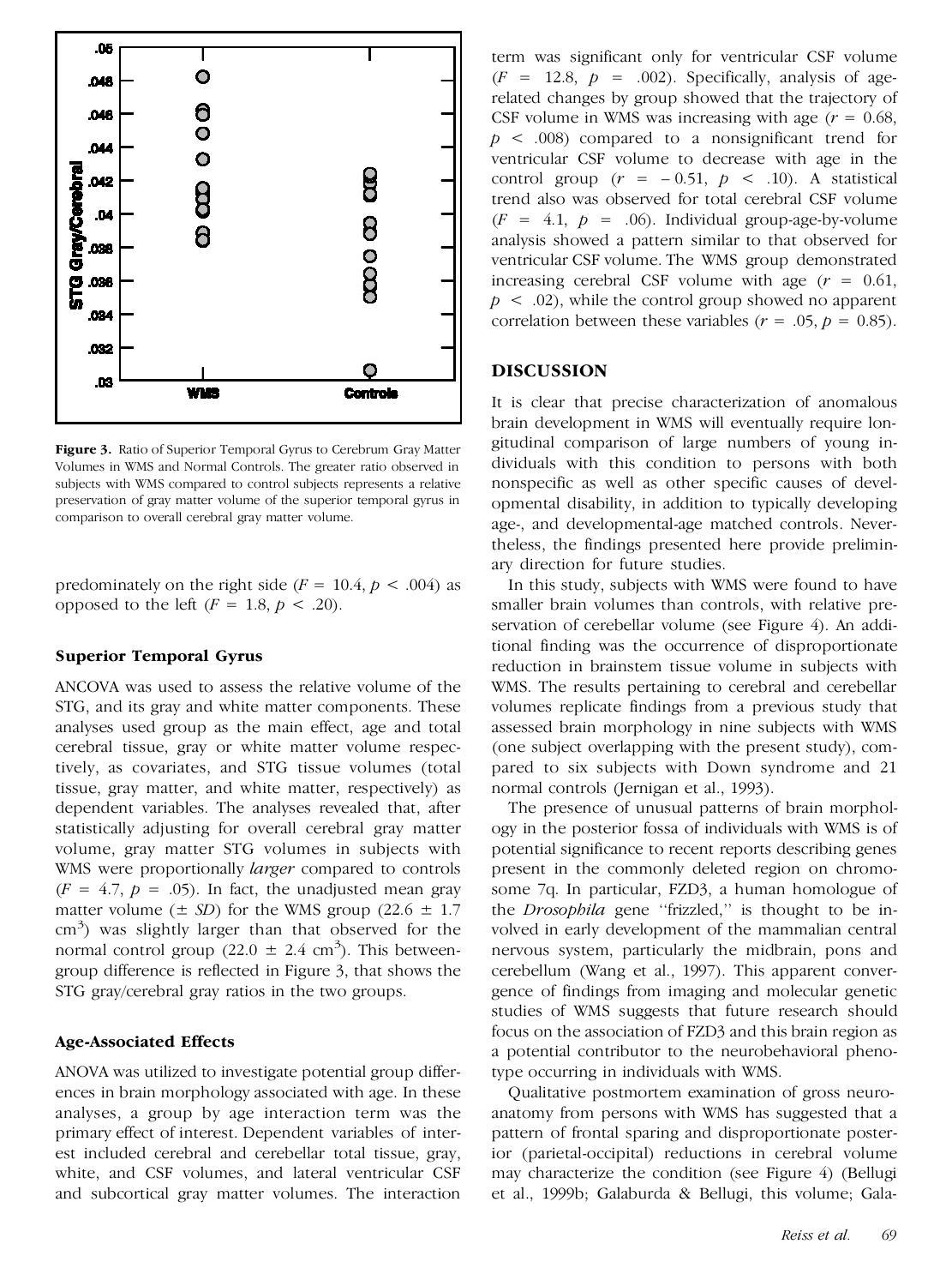

**Figure 4.** Occipital-Lobe Reduction in WMS and Relative Preservation of Cerebellar Size. Comparable sagittal MRI brain images from two subjects with WMS and a normal control. The images demonstrate that the occipital lobe, separated from the parietal lobe by the parietal-occipital sulcus (see triangle), is greatly reduced in the subjects with WMS. Relative preservation of cerebellar size in WMS relative to controls also is shown.

burda, Wang, Bellugi, & Rosen, 1994). The initial statistical analyses used in the present study provided only partial quantitative support for this hypothesis. While the MANCOVA for cerebral-lobe tissue failed to demonstrate a morphological pattern that differentiated subjects with WMS from controls, a variable representing the ratio of frontal-lobe volume to parietal + occipitallobe volumes suggested the possibility of abnormal cerebral proportions in WMS. Further, occipital-lobe gray matter volume, particularly on the right, was noted to be decreased in the WMS group compared to controls while parietal-lobe gray matter volume was noted to be increased. These results are generally consistent with earlier imaging studies reporting reductions in brain volumes across cerebral regions in subjects with WMS (Jernigan et al., 1993); these subjects also were described as having relative ''sparing'' of frontal regions when compared to subjects with Down syndrome.

Relative preservation of gray matter and disproportionate reduction in white matter in subjects with WMS compared to normal controls is a particularly intriguing finding of the present study. This finding could result from alteration of any of a number of progressive or regressive events occurring during normal central nervous system development. These include cellular proliferation, migration and programmed death, growth and refinement of the neuropil, and myelinization. A previous study, examining gray–white proportions in subjects with WMS, failed to detect differences from normal subjects (Jernigan et al., 1993). However, scan acquisition parameters for this prior study differed significantly from those utilized in the present study. In particular, image slice thickness in the earlier study was five times larger than the 1.5-mm slices utilized here. Increased slice thickness (and accordingly, voxel size) is associated with greater volume averaging artifacts occurring in image voxels that contain nonhomogenous tissues, thus potentially resulting in loss of image resolution and accuracy of tissue segmentation. The hypothesis that increased slice thickness, and thus, greater volume averaging, may explain the discrepancy in findings of this earlier study is supported by a more recent report from this same group. Specifically, using higher resolution scans that decreased artifact resulting from volume averaging, Harris-Collazo et al.(1997) reported that gray matter proportions appeared increased in a group of seven young adult subjects with WMS when plotted on a scattergram showing the proportion of gray matter as a function of age in normal controls.

If confirmed as a consistent feature of this genetic condition, the finding of abnormal proportions of gray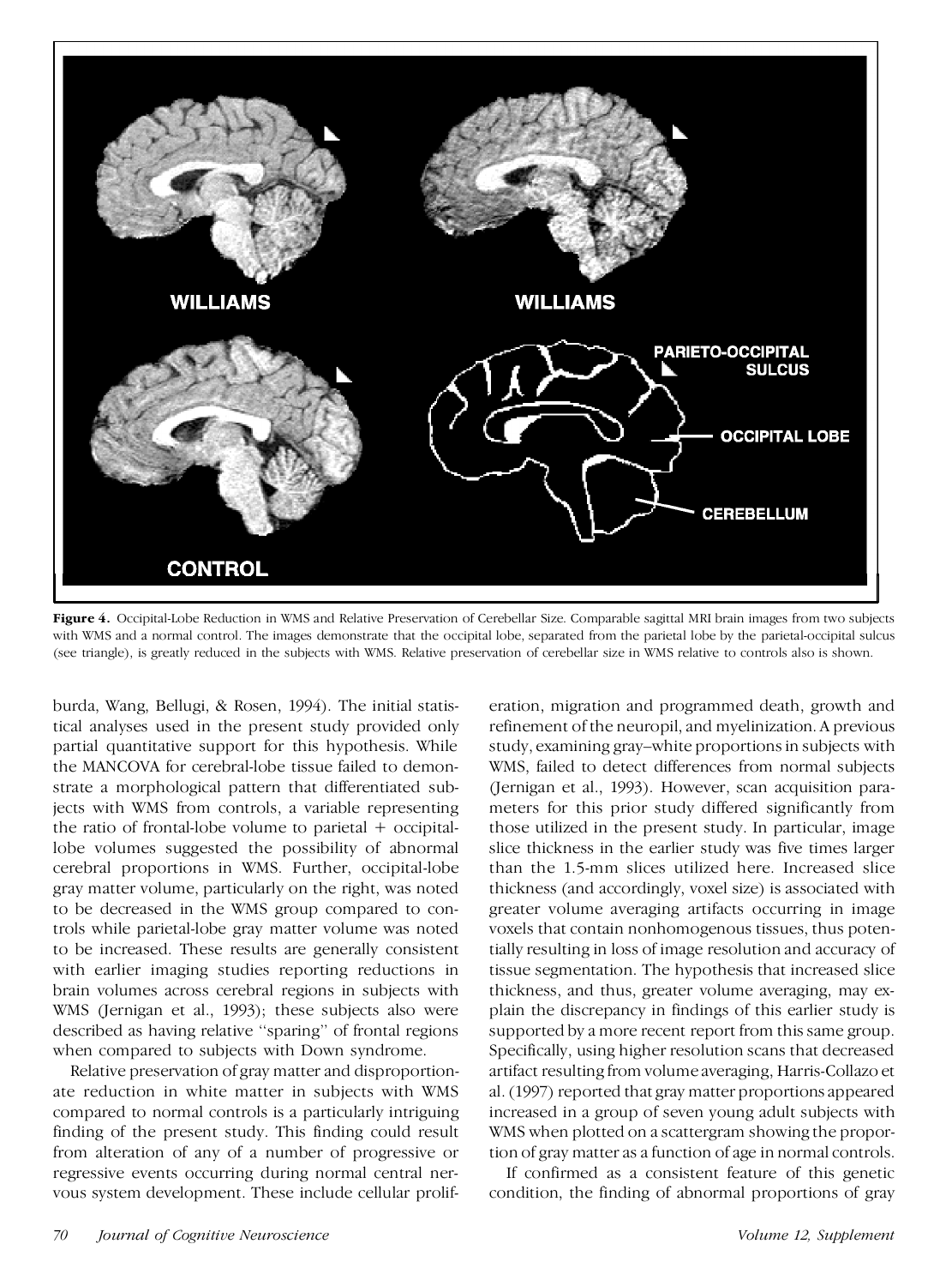and white matter may also help guide the investigation of the function of other proteins resulting from genes deleted in persons with WMS. For example, the protein kinase resulting from the gene LIMK1, located in the commonly deleted WMS region, has been hypothesized to play a role in intracellular signaling, and synapse formation and maintenance in the central nervous system (Wang, Frenzel, Wen, & Falls, 1998). Similarly, syntaxin, the protein product of another gene deleted in WMS (STX1A), is thought to be involved in exocytosis of neurotransmitters from neurons (Nakayama et al., 1998). More detailed information regarding the role of these and other genes in the WMS critical region in human brain structure and function will provide a unique opportunity for elucidating meaningful correlations amongst genetic, neurobiological, and neurobehavioral factors in this genetic condition.

One brain area found to be preserved in size in subjects with WMS in this study, as well as in past imaging investigations of this condition (Hickok et al., 1995a; Hickok et al., 1995b), is the superior temporal region. This region of the brain is thought to be important in the perception and processing of music (Liegeois-Chauvel, Peretz, Babai, Laguitton, & Chauvel, 1998; Zatorre, Evans, & Meyer, 1994), as well as its wellknown function in auditory and language processing (Demonet et al., 1992; Price et al., 1992; Schlosser et al., 1998). It is of potential interest that the gray matter volume of this region appears most preserved in individuals with WMS, given their relative cognitive strengths in both of these domains of cognitive processing and function. However, it would be premature to directly relate relatively larger gray matter volume of the superior temporal region in WMS to the cognitive profile exhibited by persons with this condition. As opposed to ''endowing'' persons with WMS with language and musical abilities, larger superior temporal gray matter volume in WMS might, alternatively, be secondary to consistently greater use of these cognitive skills over time resulting in larger cortical representation (Pantev et al., 1998) and corresponding increased neuropil (Sirevaag, Black, Shafron, & Greenough, 1988). Longitudinal structural and functional imaging studies of young children with WMS are likely to help resolve this question.

Finally, in contrast to controls, age-related increases in total cerebral and, more specifically, lateral ventricular CSF, were noted in subjects with WMS. Positive correlations between CSF volume and age in subjects with WMS were not accompanied by significant negative correlations between age and tissue in this study. However, as CSF volume is significantly smaller than either gray or white matter volumes, relatively small, nonsignificant reduction in tissue volume over time could theoretically result in a proportionally larger, complementary change in CSF volume that is statistically significant. Longitudinal imaging studies of a large cohort of subjects with WMS will be essential in helping to resolve the question of whether abnormal age associated changes in neuroanatomy exist in WMS. If confirmed, clinical correlates of these age-related changes will be of great importance. For example, while WMS is clearly not a typical neurodegenerative disorder, recent studies suggest that some behavioral problems may intensify as some affected individuals enter adulthood (Gosch & Pankau, 1997).

## **Conclusion**

This report represents the first in a series of investigations of the structure and function of the brain in individuals with WMS. Planned future studies will focus on limbic, mesial temporal, and subcortical regions, subregions of the cerebellum that have been reported to be particularly spared from volume reduction in this disorder (Wang, Hesselink, Jernigan, Doherty, & Bellugi, 1992), and the integrity and morphology of major white matter tracts, particularly the corpus callosum. Shapebased analyses of the cerebral lobes and their relation to the posterior fossa also are underway to more fully elucidate possible patterns of altered brain morphological development in individuals with WMS. Eventual correlation of neurocognitive and structural imaging findings with results obtained from functional imaging studies will be particularly important in elucidating the topography of neuroanatomical function and dysfunction underlying cognition and behavior in individuals affected with this enigmatic genetic condition.

# **METHODS**

# **Subjects**

Fourteen individuals with WMS, (nine men and five women; mean age:  $28.7 \pm 8.9$ , range 19 to 44 years), and 14 normal controls matched individually for gender and age (mean age:  $29.0 \pm 9.0$  years; range 20 to 48 years) were studied. All subjects gave informed consent in writing prior to participation and were physically healthy.

Subjects with WMS were tested as part of a large program project examining the associations among behavior, neurophysiology, neuroanatomy, and molecular genetics (see papers, this volume). All subjects with WMS were diagnosed clinically by a medical geneticist or other physician familiar with the characteristic features of WMS prior to inclusion into the current study (Jones, 1990; Morris et al., 1988). Subjects were excluded from the study if they had a history of concurrent medical conditions not typically associated with WMS, particularly those with confounding medical or neurological consequences. All clinical diagnoses were confirmed by trained researchers using the Williams Syndrome Diagnostic Scoresheet, a screening measure developed by the medical advisory board of the Williams Syndrome Association (1994). In addition, the diagnosis of WMS was genetically confirmed in all of the subjects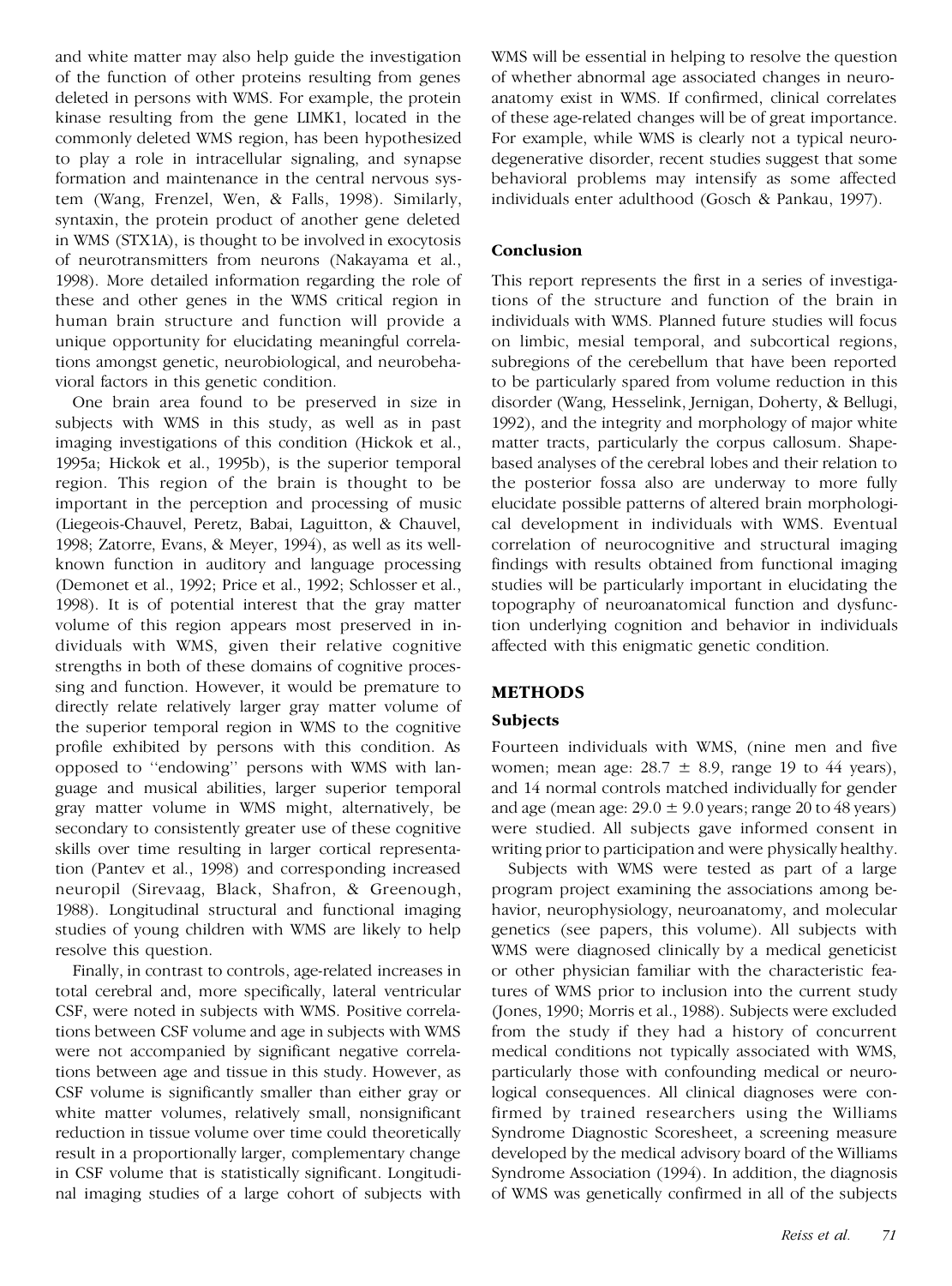using the fluorescent in situ hybridization (FISH) test for a deletion of one copy of the elastin gene on chromosome 7, as part of the molecular genetic studies (Korenberg et al., this volume).

## **Imaging**

Magnetic resonance images of each subject's brain were acquired with a GE-Signa 1.5 T scanner (General Electric, Milwaukee, WI). Sagittal images were acquired with a 3- D volumetric radio frequency spoiled gradient echo (SPGR) using the following scan parameters:  $TR = 24$ , TE = 5, flip angle = 45, NEX = 2, matrix size =  $256 \times$ 192, field of view = 24, slice thickness = 1.2 mm,  $124$ slices. Twenty-six of the 28 scans were acquired at the University of California, San Diego (UCSD) Medical Center Magnetic Resonance Imaging Institute. Two control scans were acquired at Stanford University using an identical pulse sequence and scanner. The SPGR image data were imported into the program *BrainImage* (Reiss, 1999) for semiautomated image processing analysis and quantification. These procedures have been described and validated elsewhere (Kaplan et al., 1997; Kates et al., 1999; Reiss et al., 1998; Subramanium, Hennessey, Rubin, Beach, & Reiss, 1997). Data resulting from this semiautomated image-processing pipeline is in the form of left and right gray matter, white matter, and cerebrospinal (CSF) fluid volumes for each of the cerebral lobes, a subcortical region including the basal ganglia and thalamus, the cerebellum, brainstem, and the lateral ventricles. An exception to the semiautomated parcellation scheme typically utilized in our laboratory was employed due to the fact that subjects with WMS have been noted to have possible shape differences in the posterior-inferior part of their brain. Therefore, to increase accuracy of the brain parcellation component of our image-processing pipeline, manual delineation of the cerebellum and brainstem was utilized using modifications of a previously established protocol (Aylward & Reiss, 1991). After measuring and masking out posterior fossa tissue, the remainder of the brain tissue (i.e., cerebrum) was subdivided into the respective cerebral lobes and subcortical regions with a Talairach-based automated parcellation procedure as previously described (Andreasen et al., 1996; Kaplan et al., 1997).

Manual delineation of the STG was also used to supplement the semiautomated procedure. The STG was measured in the rostral-caudal direction from images in the coronal plane that were derived from the original image dataset. This coronal dataset was oriented parallel to the plane defined by the anterior and posterior commissures. The boundaries of the STG were defined laterally by the cortical surface and medially by a line connecting the deepest extension of the superior temporal sulcus (STS) to the furthest extent of the inferior ramus of the sylvian fissure. The most anterior slice of the STG measured coincided

with the halfway point between the head of the putamen and the anterior commissure. This designation ensured the operational exclusion of medial-temporal gyral tissue, which merges with the STG at the temporal pole. The most posterior slice of the STG measured coincided with the first slice where the crus of the fornix was clearly identified laterally from the pulvinar. Interrater reliability for measurement of the volume of this region as measured by the intraclass correlation coefficient was 0.96.

## **Data Analyses**

Data were first examined for normality to conform to the assumptions of the parametric statistics employed. Uni- and multi-variate analyses of variance and co-variance were performed to analyze group differences in overall and regional brain volumes. In general, because the processes of myelinization and remodeling of the neuropil progress well into young adulthood, age was used as a standard covariate in all analyses in which either gray or white matter volumes were determined. Investigation of brain asymmetry utilized repeated measures ANOVA, which took diagnostic category as a between-subject factor and side (left vs. right) as a within-subject factor. The interaction effect (group  $\times$ side) was used to determine group differences in asymmetry. Nonparametric statistical tests (Mann–Whitney *U* test) were used in all cases in which a ratio variable was assessed for group differences (e.g., cerebellar:cerebral ratio). A two-sided *p* value of .05 was chosen as the significant threshold except for analyses in which there was an a priori hypothesis in which case a one-sided test was utilized.

## **Acknowledgments**

The research presented in this manuscript was supported from the following NIH grants: K02 MH01142 (ALR), R01 HD31715 (ALR), and P01 HD33113 (UB).

## **REFERENCES**

- Andreasen, N. C., Rajarethinam, R., Cizadlo, T., Arndt, S., Swayze II, V. W., Flashman, L. A., O'Leary, D. S., Ehrhardt, J. C., & Yuh, W. T. (1996). Automatic atlas-based volume estimation of human brain regions from MR images. *[Journal](http://pinkerton.catchword.com/nw=1/rpsv/0363-8715^28^2920L.98[csa=0363-8715^26vol=20^26iss=1^26firstpage=98,nlm=8576490]) of Computer Assisted [Tomography,](http://pinkerton.catchword.com/nw=1/rpsv/0363-8715^28^2920L.98[csa=0363-8715^26vol=20^26iss=1^26firstpage=98,nlm=8576490]) 20,* 98–106.
- Aylward, E. H., & Reiss, A. (1991). Area and volume measure ment of posterior fossa structures in MRI. *[Journal](http://pinkerton.catchword.com/nw=1/rpsv/0022-3956^28^2925L.159[csa=0022-3956^26vol=25^26iss=4^26firstpage=159,nlm=1723429]) of Psychiatric [Research,](http://pinkerton.catchword.com/nw=1/rpsv/0022-3956^28^2925L.159[csa=0022-3956^26vol=25^26iss=4^26firstpage=159,nlm=1723429]) 25,* 159–168.
- Bellugi, U., Bihrle, A., Jernigan, T., Trauner, D., & Doherty, S. (1990). Neuropsychological, neurological, and neuroanatomical profile of Williams syndrome. *American Journal of Medical Genetics, Supplement, 6,* 115–125.
- Bellugi, U., Lichtenberger, L., Jones, W., Lai, Z., & St. George, M. (this volume). The neurocognitive profile of Williams syndrome: A complex pattern of strengths and weaknesses.
- Bellugi, U., Lichtenberger, L., Mills, D., Galaburda, A., & Korenberg, J. (1999a). Bridging cognition, brain and molecular